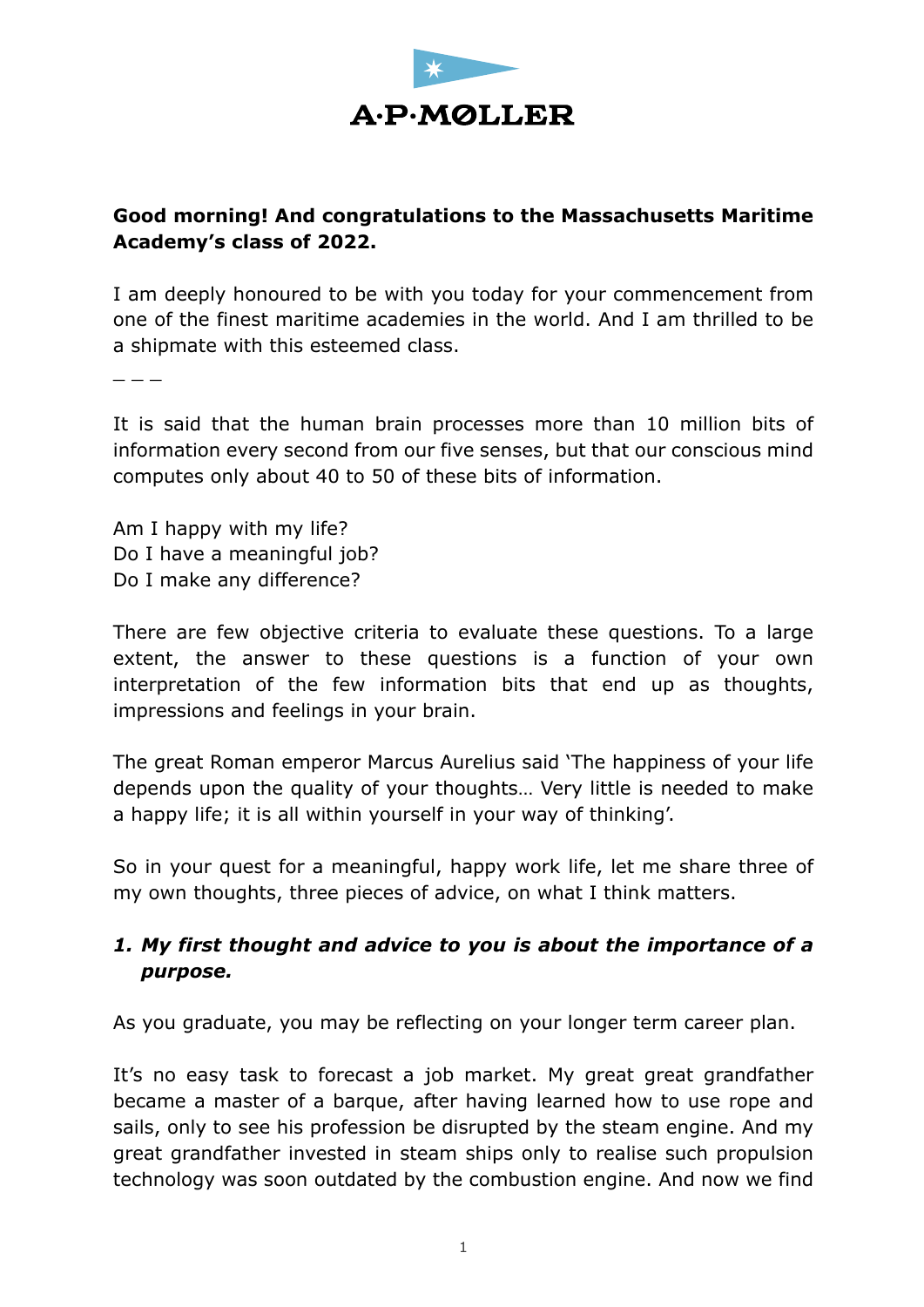ourselves embarking on change yet again. We have as a Group in many ways benefited from oil as a source of energy, only to realise the pressing need to set a new course – to embrace green transportation solutions to reverse climate change.

Of course, new technologies don't just transform our environmental footprint, but they also change how we, in profound ways, operate our ships, ports, trucks and warehouses.

So for a good reason, in an uncertain and changing world, most students tend to be quite anxious about their career choices and plans. And yes, the nature and requirements of a job will change over time. Be mentally prepared for it. But the good news is that many of you will work for what I consider to be one of the most purposeful industries in the world – and the importance of that purpose, to connect communities around the world, is more pressing than ever.

Global supply chains are the backbone of the world economy: they enable businesses to source, produce and sell in an effective manner, they enable people to achieve a higher living standard and they connect people, building relationships across society. Global trade has taken hundreds of millions, if not billions, of people out of poverty. And trade provides relief when local communities, whether rich or poor, are struck by misfortune. During the lock down stages of the Covid pandemic, many of us were dependent on some of the 2 million seafarers serving the world's merchant fleet, and many more people at shore, to enable the transportation of vital goods, from food to medicine to energy.

As the Israeli author and historian Yuval Noel Harari stated: to feed people it is not enough to harvest grain. You also need to transport it, often thousands of miles.

So, as you pursue your career, find and cherish a great purpose of what you do.

## *2. My second advice is about the importance of collaboration.*

You are likely joining a work place, which by design, is all about collaboration. Collaboration is essential for your personal success, the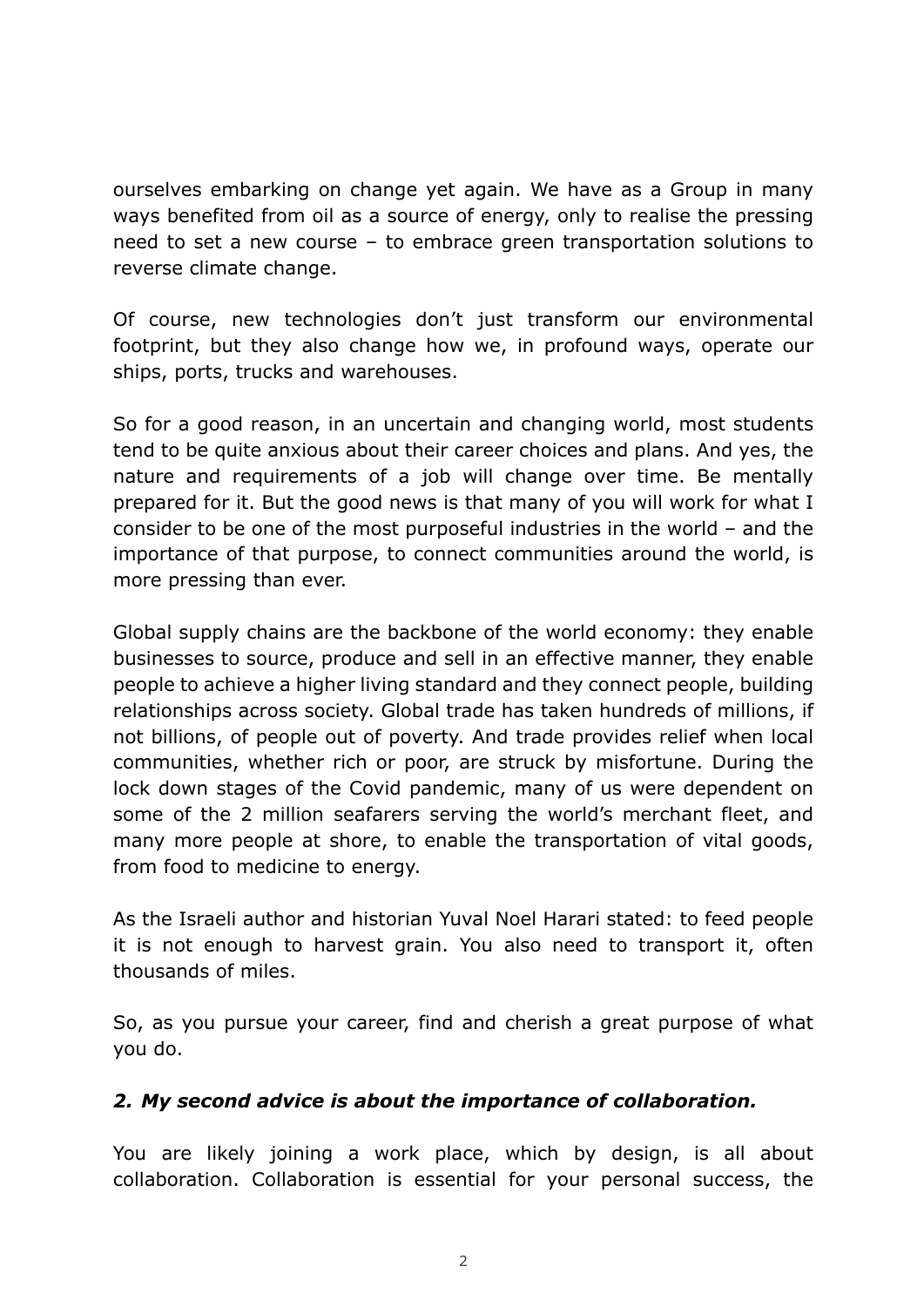maritime industry's success and the success of the customers and communities we serve.

Lately, some leaders have given the impression that shipping lines are to be blamed for the challenges, delays and costs we are witnessing with transported goods. Let me be blunt, there are plenty of ships on water and plenty of shipping lines at hand. Container import volumes to the US are up 35% compared to pre covid levels, partly driven by a big stimulus program. Carriers have responded by moving massive amounts of capacity into the Pacific. In our own case, we have 50% more capacity than we had pre-Covid. However, the quality and cost of a transportation network is a function of how all parts of the network operate. The onshore capacity has not been able to scale in the last two years. For long periods, we have not been able to operate all of our cranes in Pier 400 outside of Los Angeles. And many US ports, I am afraid to say contrary to many ports in Europe and Asia, still don't operate 24/7. Also the lack of truckers and limited rail capacity have created congestion. We experience challenges of similar nature in other countries as well. The net effect is that around 10% of the global container ship capacity is waiting outside ports.

And this brings me back to my own thought about collaboration. Everyone working on a ship or in a port, in a warehouse and in other parts of the supply chain are connected and dependent on each other, across different countries. Our supply chain is not national, it's not foreign, it's simply global. As we have seen lately, if any node of such network is unable to keep up, it will impact everyone dependent on such network. There is only one solution – to work closely together. And in this respect, the global supply chain mirrors the world. When we work together, across communities and across borders, tackling profound challenges such as climate change or the supply chain disruptions of food, we end up with better outcomes.

Such principle certainly also applies to your own work. Whether you compete in Americas Cup, sail a ship along the coast, or work in an office, your success will depend on others. Figure out how to become a better member of team, of a community and even of a global network, and you will likely thrive. And so will the people you serve.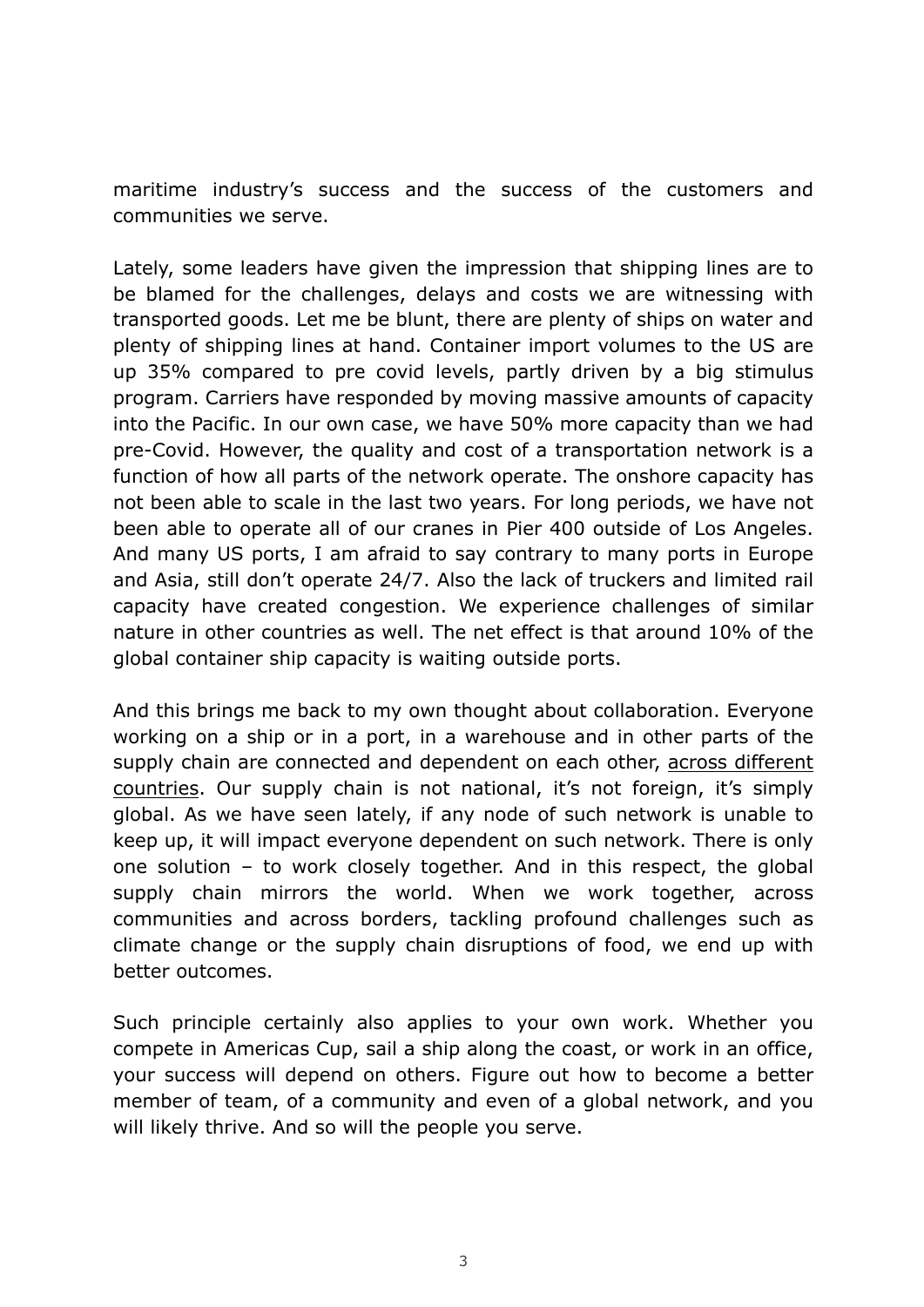## *3. My last advice is about leadership, stewardship and allyship. To be more precise, the importance of your leadership, your stewardship and your allyship.*

And here I come with an ask.

As you progress your career from this pivotal moment in your development, you may be very focused on the 'what'. What job to take? What house and car to eventually buy?

These are all important questions. But to me, for every year that passes, life seems less about the what and more about the how. When successful colleagues retire from Maersk, after long service, there is usually some kind of farewell ceremony. The speeches held in such person's honor are typically not about their financial achievements, but about stories of such person's leadership and values. How they supported colleagues and enabled careers, how they stepped up at times of crisis, how they promoted a great culture, how they became a catalyst for positive change.

The maritime industry serves a highly diverse market across the world. We serve women and men of all walks of life, whether they are based in Qingdao, Lagos or Boston. Those working in our industry, on ships and on shore, are typically highly honourable, hardworking women and men who often share a fairly unique bond and passion. However, there are exceptions.

I am ashamed to say that sexual assault, sexual harassment, discrimination and bullying occur in our industry – and regretfully also in our own company. This needs to change.

As a newcomer to a traditional and hierarchical work place, you may find it difficult to challenge experienced and senior colleagues. But anyone turning a blind eye or deaf ear to the problem, becomes part of the problem.

So, I ask you, as the next generation buchaneers, in the spirit of brave alumni's like Captain Phillips, to have the courage and integrity to become visible allies to those who are at risk. And to become part of the needed cultural change.